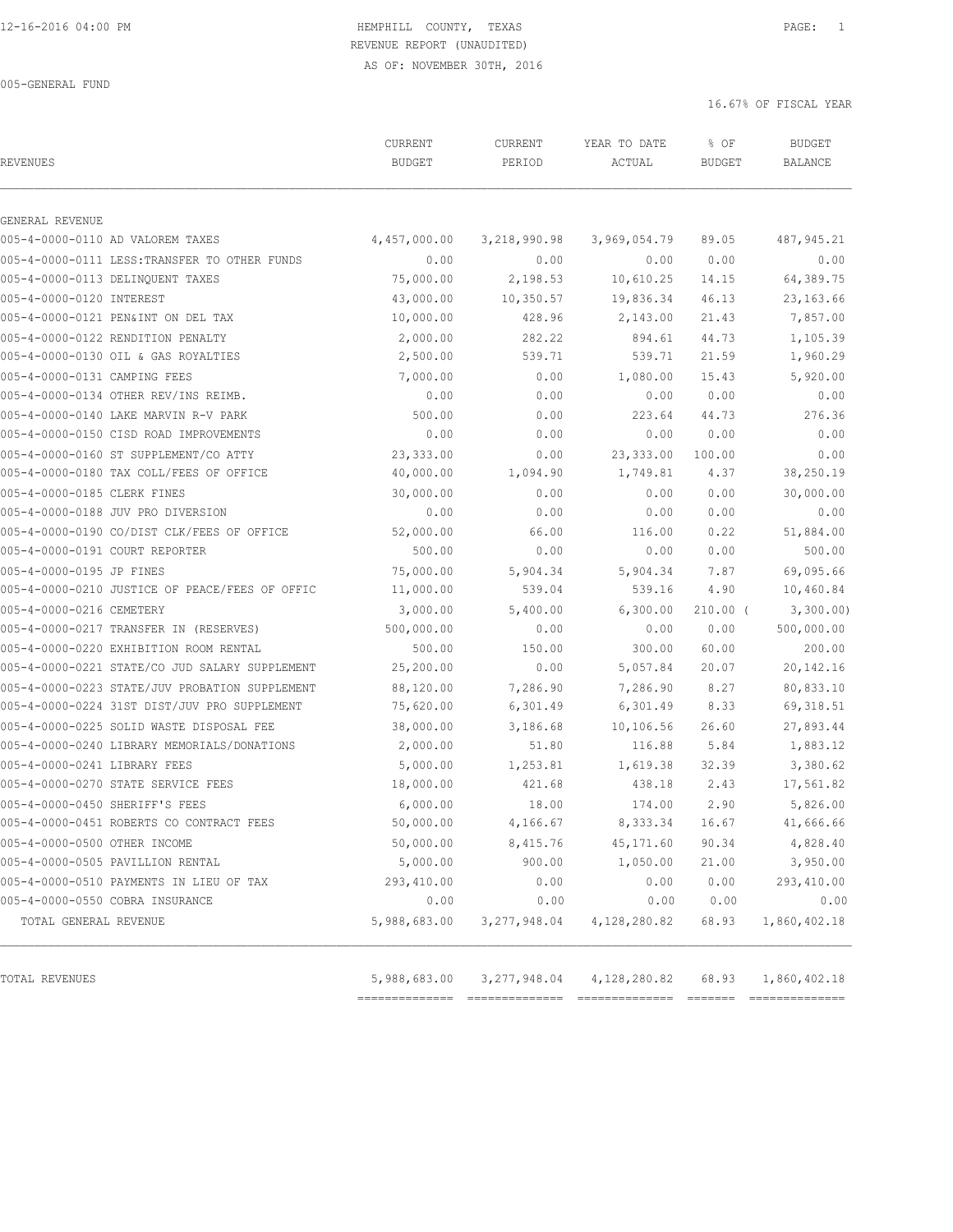008-LAW LIBRARY

| REVENUES                                   | <b>CURRENT</b><br><b>BUDGET</b> | CURRENT<br>PERIOD | YEAR TO DATE<br>ACTUAL | % OF<br>BUDGET | BUDGET<br><b>BALANCE</b> |
|--------------------------------------------|---------------------------------|-------------------|------------------------|----------------|--------------------------|
|                                            |                                 |                   |                        |                |                          |
| GENERAL REVENUE                            |                                 |                   |                        |                |                          |
| 008-4-0000-0110 TRANSFER FROM FUND BALANCE | 0.00                            | 0.00              | 0.00                   | 0.00           | 0.00                     |
| 008-4-0000-0550 COURT FEES-LAW/LIB         | 2,000.00                        | 0.00              | 0.00                   | 0.00           | 2,000.00                 |
| TOTAL GENERAL REVENUE                      | 2,000.00                        | 0.00              | 0.00                   | 0.00           | 2,000.00                 |
|                                            |                                 |                   |                        |                |                          |
| TOTAL REVENUES                             | 2,000.00                        | 0.00              | 0.00                   | 0.00           | 2,000.00                 |
|                                            |                                 |                   |                        |                |                          |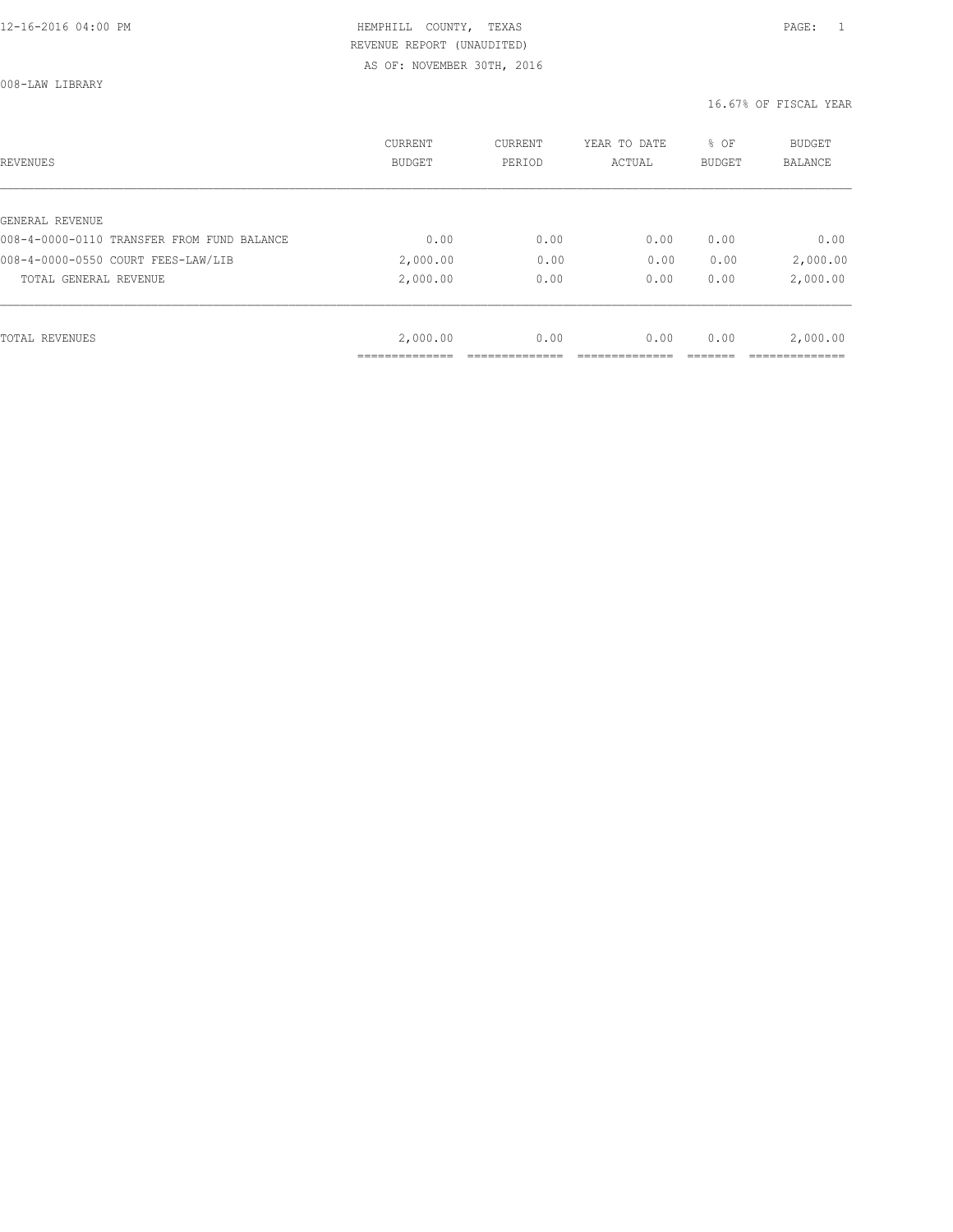009-SECURITY FEE

| REVENUES                                   | CURRENT<br><b>BUDGET</b> | CURRENT<br>PERIOD | YEAR TO DATE<br>ACTUAL | % OF<br>BUDGET | <b>BUDGET</b><br>BALANCE |
|--------------------------------------------|--------------------------|-------------------|------------------------|----------------|--------------------------|
|                                            |                          |                   |                        |                |                          |
| GENERAL REVENUE                            |                          |                   |                        |                |                          |
| 009-4-0000-0110 TRANSFER FROM FUND BALANCE | 50,000.00                | 0.00              | 0.00                   | 0.00           | 50,000.00                |
| 009-4-0000-0191 COURTHOUSE SECURITY FEE    | 4,000.00                 | 160.82            | 160.82                 | 4.02           | 3,839.18                 |
| TOTAL GENERAL REVENUE                      | 54,000.00                | 160.82            | 160.82                 | 0.30           | 53,839.18                |
|                                            |                          |                   |                        |                |                          |
| TOTAL REVENUES                             | 54,000.00                | 160.82            | 160.82                 | 0.30           | 53,839.18                |
|                                            |                          |                   |                        |                |                          |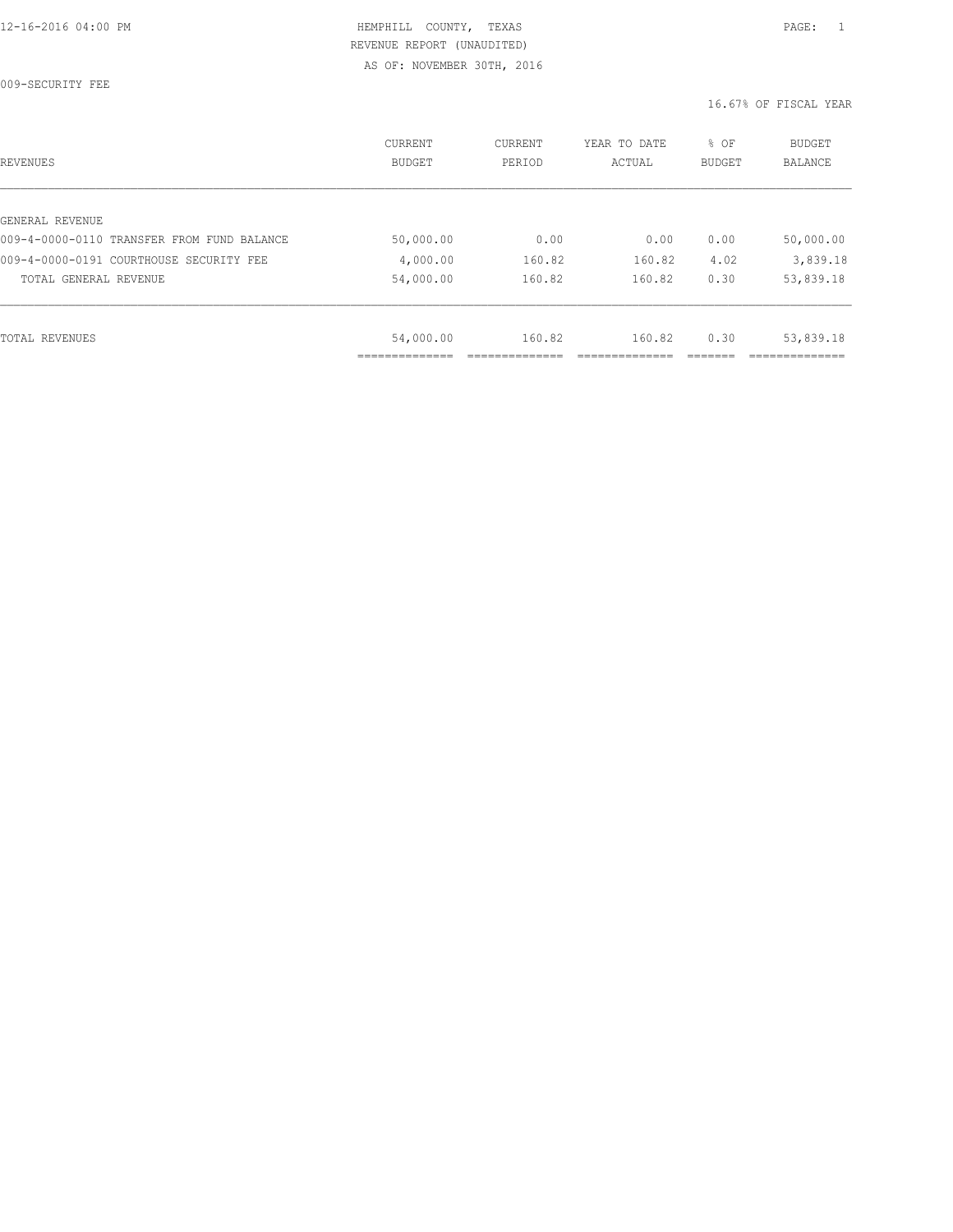010-AIRPORT

| <b>REVENUES</b>                            | <b>CURRENT</b><br><b>BUDGET</b> | CURRENT<br>PERIOD | YEAR TO DATE<br>ACTUAL | % OF<br><b>BUDGET</b> | <b>BUDGET</b><br><b>BALANCE</b> |
|--------------------------------------------|---------------------------------|-------------------|------------------------|-----------------------|---------------------------------|
|                                            |                                 |                   |                        |                       |                                 |
| GENERAL REVENUE                            |                                 |                   |                        |                       |                                 |
| 010-4-0000-0110 AD VALOREM TAX TRANSFER    | 70,000.00                       | 0.00              | 0.00                   | 0.00                  | 70,000.00                       |
| 010-4-0000-0120 INTEREST-AIRPORT           | 200.00                          | 11.64             | 24.41                  | 12.21                 | 175.59                          |
| 010-4-0000-0320 CHAMBER OF COMMERCE        | 1,920.00                        | 0.00              | 0.00                   | 0.00                  | 1,920.00                        |
| 010-4-0000-0325 FUEL SALES                 | 110,000.00                      | 8,144.74          | 14,469.06              | 13.15                 | 95,530.94                       |
| 010-4-0000-0326 RENT-HANGARS               | 4,000.00                        | 150.00            | 150.00                 | 3.75                  | 3,850.00                        |
| 010-4-0000-0500 OTHER RECEIPTS             | 0.00                            | 0.00              | 0.00                   | 0.00                  | 0.00                            |
| 010-4-0000-0510 REIMBURSEMENT FROM STATE   | 2,000.00                        | 0.00              | 0.00                   | 0.00                  | 2,000.00                        |
| 010-4-0000-0600 TRANSFER FROM FUND BALANCE | 0.00                            | 0.00              | 0.00                   | 0.00                  | 0.00                            |
| TOTAL GENERAL REVENUE                      | 188,120.00                      | 8,306.38          | 14,643.47              | 7.78                  | 173, 476.53                     |
| <b>TOTAL REVENUES</b>                      | 188,120.00                      | 8,306.38          | 14,643.47              | 7.78                  | 173,476.53                      |
|                                            | ==============                  |                   |                        |                       |                                 |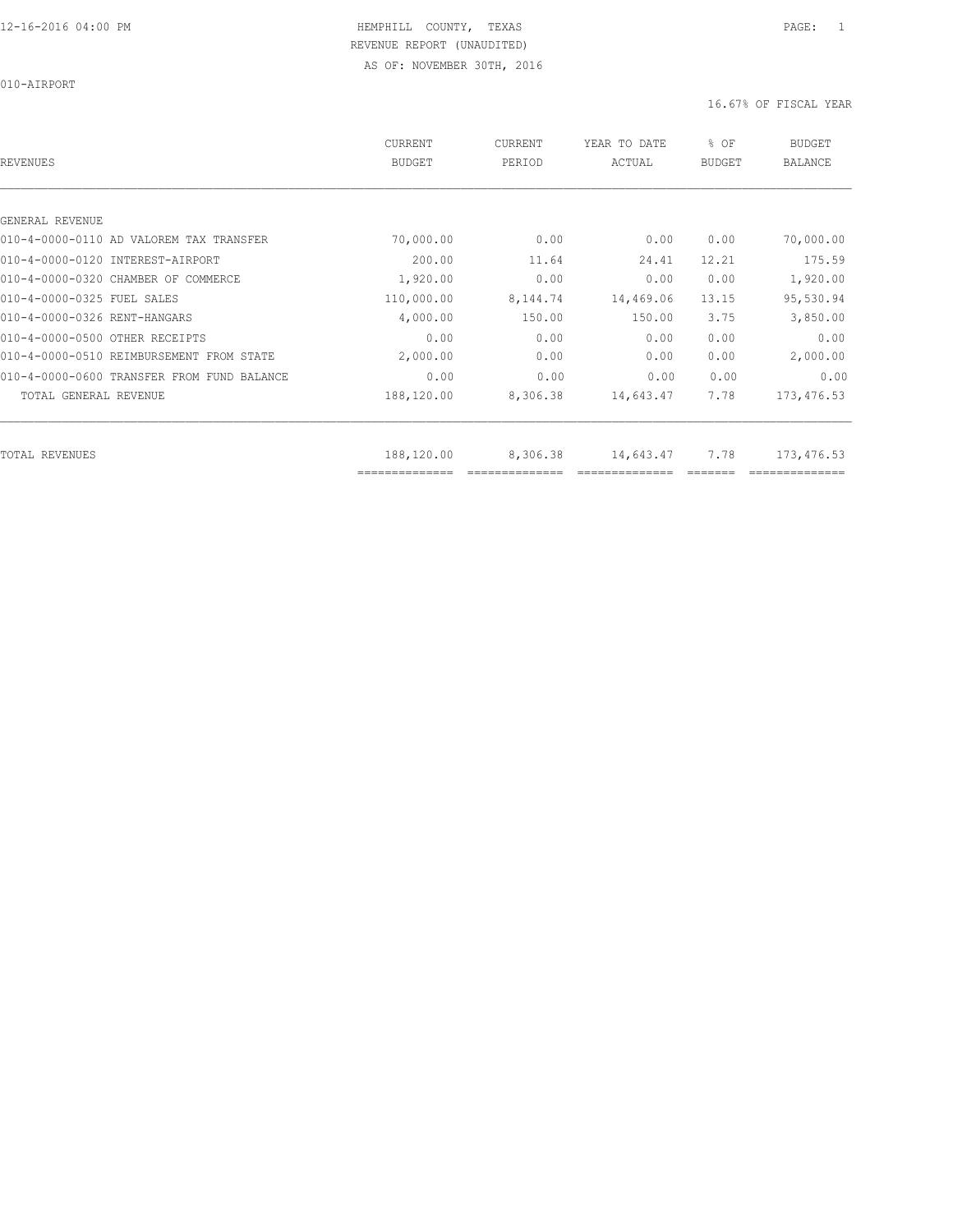011-ROAD & BRIDGE PCT 1

| REVENUES                                       | CURRENT<br><b>BUDGET</b> | CURRENT<br>PERIOD | YEAR TO DATE<br>ACTUAL | % OF<br>BUDGET | <b>BUDGET</b><br><b>BALANCE</b> |
|------------------------------------------------|--------------------------|-------------------|------------------------|----------------|---------------------------------|
|                                                |                          |                   |                        |                |                                 |
| GENERAL REVENUE                                |                          |                   |                        |                |                                 |
| 011-4-0000-0110 TRANSFER FROM FUND BALANCE     | 88,055.00                | 0.00              | 0.00                   | 0.00           | 88,055.00                       |
| 011-4-0000-0120 INTEREST                       | 300.00                   | 0.00              | 0.00                   | 0.00           | 300.00                          |
| 011-4-0000-0121 PEN&INT ON DEL TAX             | 800.00                   | 22.96             | 118.88                 | 14.86          | 681.12                          |
| 011-4-0000-0122 RENDITION PENALTY              | 50.00                    | 15.71             | 58.69                  | $117.38$ $($   | 8.69                            |
| 011-4-0000-0280 FARM TO MARKET TAXES           | 247,000.00               | 179,240.16        | 230,879.34             | 93.47          | 16,120.66                       |
| 011-4-0000-0281 DELINQUENT TAXES               | 2,000.00                 | 119.00            | 586.94                 | 29.35          | 1,413.06                        |
| 011-4-0000-0290 LATERAL ROAD                   | 2,100.00                 | 0.00              | 2,088.33               | 99.44          | 11.67                           |
| 011-4-0000-0295 BANKHEAD-JONES FARM TENANT ACT | 2,500.00                 | 0.00              | 0.00                   | 0.00           | 2,500.00                        |
| 011-4-0000-0300 AUTO REGISTRATION              | 40,000.00                | 2,055.36          | 3,494.51               | 8.74           | 36,505.49                       |
| 011-4-0000-0500 OTHER RECEIPTS                 | 3,000.00                 | 0.00              | 2,502.37               | 83.41          | 497.63                          |
| 011-4-0000-0510 GRANT FUNDS                    | 0.00                     | 0.00              | 0.00                   | 0.00           | 0.00                            |
| TOTAL GENERAL REVENUE                          | 385,805.00               | 181, 453.19       | 239,729.06             | 62.14          | 146,075.94                      |
|                                                |                          |                   |                        |                |                                 |
| TOTAL REVENUES                                 | 385,805.00               | 181, 453.19       | 239,729.06             | 62.14          | 146,075.94                      |
|                                                | ==============           |                   |                        |                |                                 |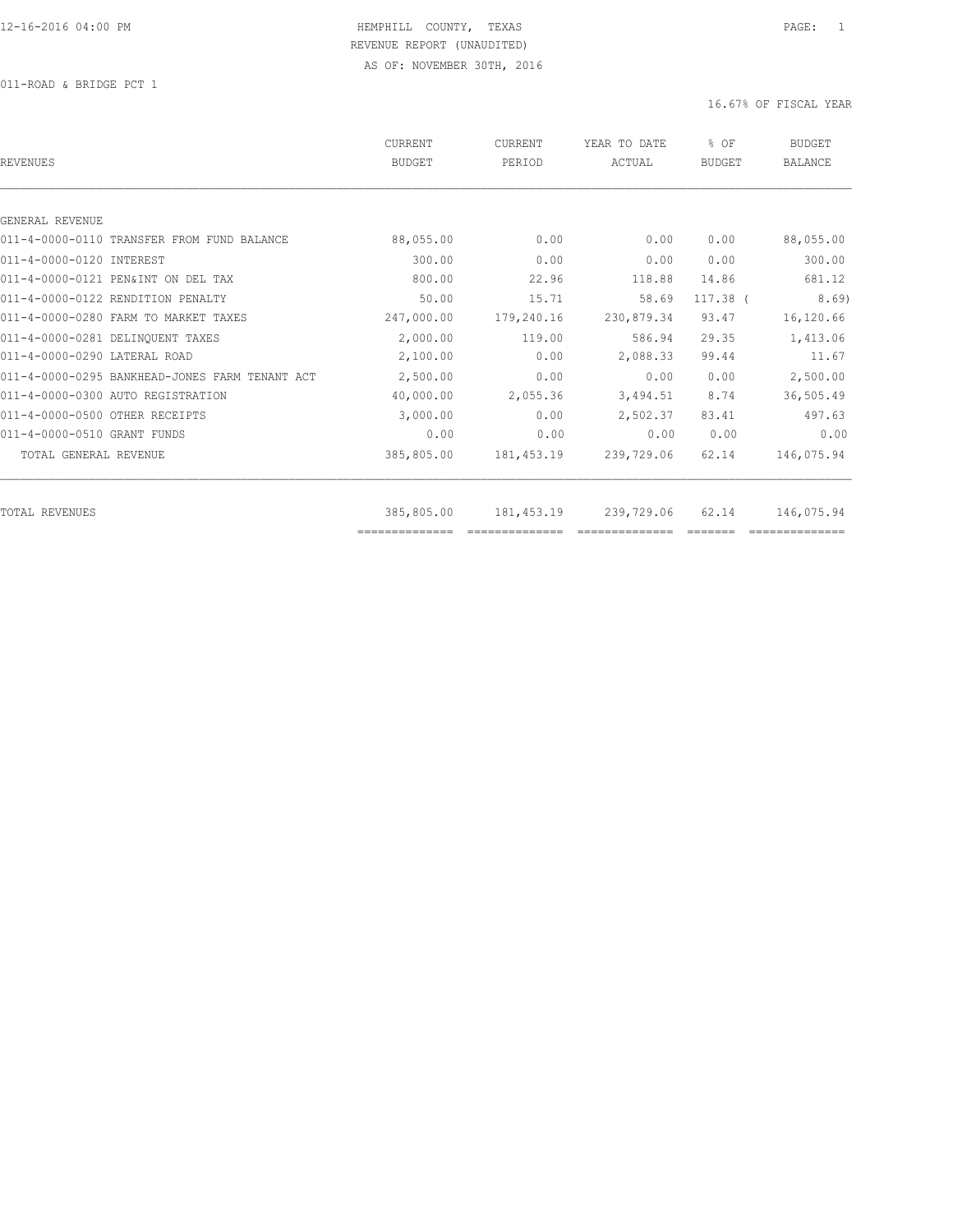012-ROAD & BRIDGE PCT 2

| CURRENT<br><b>BUDGET</b> | <b>CURRENT</b><br>PERIOD | YEAR TO DATE<br>ACTUAL | % OF<br><b>BUDGET</b>    | <b>BUDGET</b><br><b>BALANCE</b> |
|--------------------------|--------------------------|------------------------|--------------------------|---------------------------------|
|                          |                          |                        |                          |                                 |
|                          |                          |                        |                          |                                 |
| 50,000.00                | 0.00                     | 0.00                   | 0.00                     | 50,000.00                       |
| 300.00                   | 0.00                     | 0.00                   | 0.00                     | 300.00                          |
| 1,000.00                 | 24.36                    | 126.11                 | 12.61                    | 873.89                          |
| 50.00                    | 16.67                    | 62.24                  | 124.48 (                 | 12.24)                          |
| 262,000.00               | 190,103.22               | 244,872.02             | 93.46                    | 17, 127.98                      |
| 4,000.00                 | 126.21                   | 622.52                 | 15.56                    | 3,377.48                        |
| 2,500.00                 | 0.00                     | 2,214.89               | 88.60                    | 285.11                          |
| 3,000.00                 | 0.00                     | 0.00                   | 0.00                     | 3,000.00                        |
| 42,000.00                | 2,179.93                 | 3,706.30               | 8.82                     | 38,293.70                       |
| 500.00                   | 0.00                     | 0.00                   | 0.00                     | 500.00                          |
| 1,000.00                 | 0.00                     | 2,455.17               | $245.52$ (               | 1,455.17                        |
| 0.00                     | 0.00                     | 0.00                   | 0.00                     | 0.00                            |
| 0.00                     | 0.00                     | 0.00                   | 0.00                     | 0.00                            |
| 366,350.00               | 192,450.39               | 254,059.25             | 69.35                    | 112,290.75                      |
|                          |                          |                        |                          | 112,290.75                      |
|                          | 366,350.00               |                        | 192,450.39<br>254,059.25 | 69.35                           |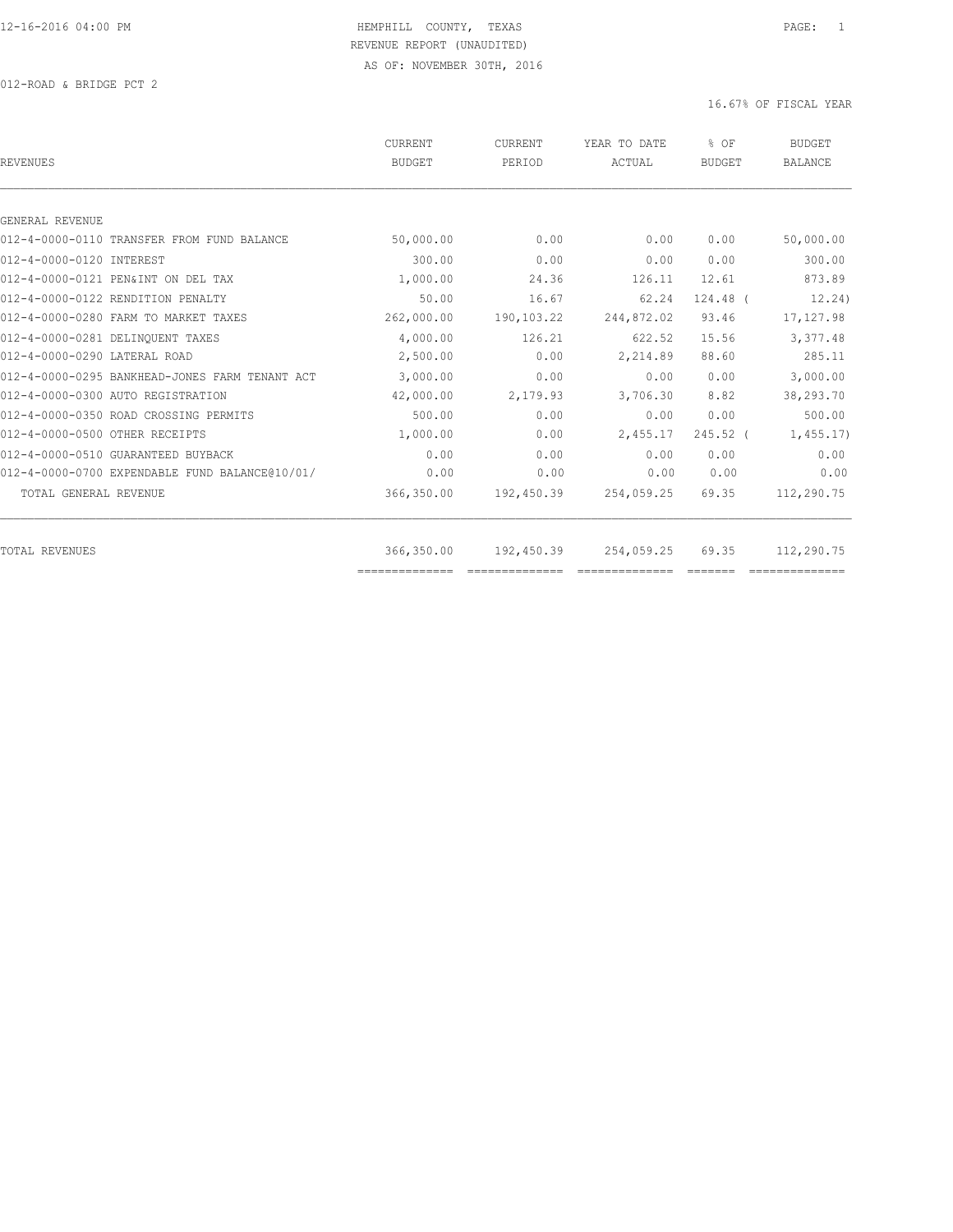013-ROAD & BRIDGE PCT 3

| <b>REVENUES</b>                                | CURRENT<br><b>BUDGET</b>     | <b>CURRENT</b><br>PERIOD | YEAR TO DATE<br>ACTUAL | % OF<br><b>BUDGET</b> | <b>BUDGET</b><br><b>BALANCE</b> |
|------------------------------------------------|------------------------------|--------------------------|------------------------|-----------------------|---------------------------------|
|                                                |                              |                          |                        |                       |                                 |
| GENERAL REVENUE                                |                              |                          |                        |                       |                                 |
| 013-4-0000-0110 TRANSFER FROM FUND BALANCE     | 50,000.00                    | 0.00                     | 0.00                   | 0.00                  | 50,000.00                       |
| 013-4-0000-0120 INTEREST                       | 500.00                       | 0.00                     | 0.00                   | 0.00                  | 500.00                          |
| 013-4-0000-0121 PEN&INT ON DEL TAX             | 1,500.00                     | 48.72                    | 252.20                 | 16.81                 | 1,247.80                        |
| 013-4-0000-0122 RENDITION PENALTY              | 100.00                       | 33.32                    | 124.47                 | $124.47$ (            | 24.47                           |
| 013-4-0000-0280 FARM TO MARKET TAXES           | 524,000.00                   | 380,206.42               | 489,744.06             | 93.46                 | 34,255.94                       |
| 013-4-0000-0281 DELINQUENT TAXES               | 3,000.00                     | 252.43                   | 1,245.02               | 41.50                 | 1,754.98                        |
| 013-4-0000-0290 LATERAL ROAD                   | 4,000.00                     | 0.00                     | 4,429.79               | $110.74$ (            | 429.79)                         |
| 013-4-0000-0295 BANKHEAD-JONES FARM TENANT ACT | 5,000.00                     | 0.00                     | 0.00                   | 0.00                  | 5,000.00                        |
| 013-4-0000-0300 AUTO REGISTRATION              | 85,000.00                    | 4,359.86                 | 7,412.59               | 8.72                  | 77,587.41                       |
| 013-4-0000-0350 ROAD CROSSING PERMITS          | 500.00                       | 0.00                     | 0.00                   | 0.00                  | 500.00                          |
| 013-4-0000-0500 OTHER RECEIPTS                 | 1,000.00                     | 0.00                     | 4,910.33               | 491.03 (              | 3, 910.33)                      |
| 013-4-0000-0510 GRANT FUNDS                    | 0.00                         | 0.00                     | 0.00                   | 0.00                  | 0.00                            |
| TOTAL GENERAL REVENUE                          | 674,600.00                   | 384,900.75               | 508,118.46             | 75.32                 | 166, 481.54                     |
|                                                |                              |                          |                        |                       |                                 |
| TOTAL REVENUES                                 | 674,600.00<br>============== | 384,900.75               | 508,118.46             | 75.32                 | 166,481.54                      |
|                                                |                              |                          |                        |                       |                                 |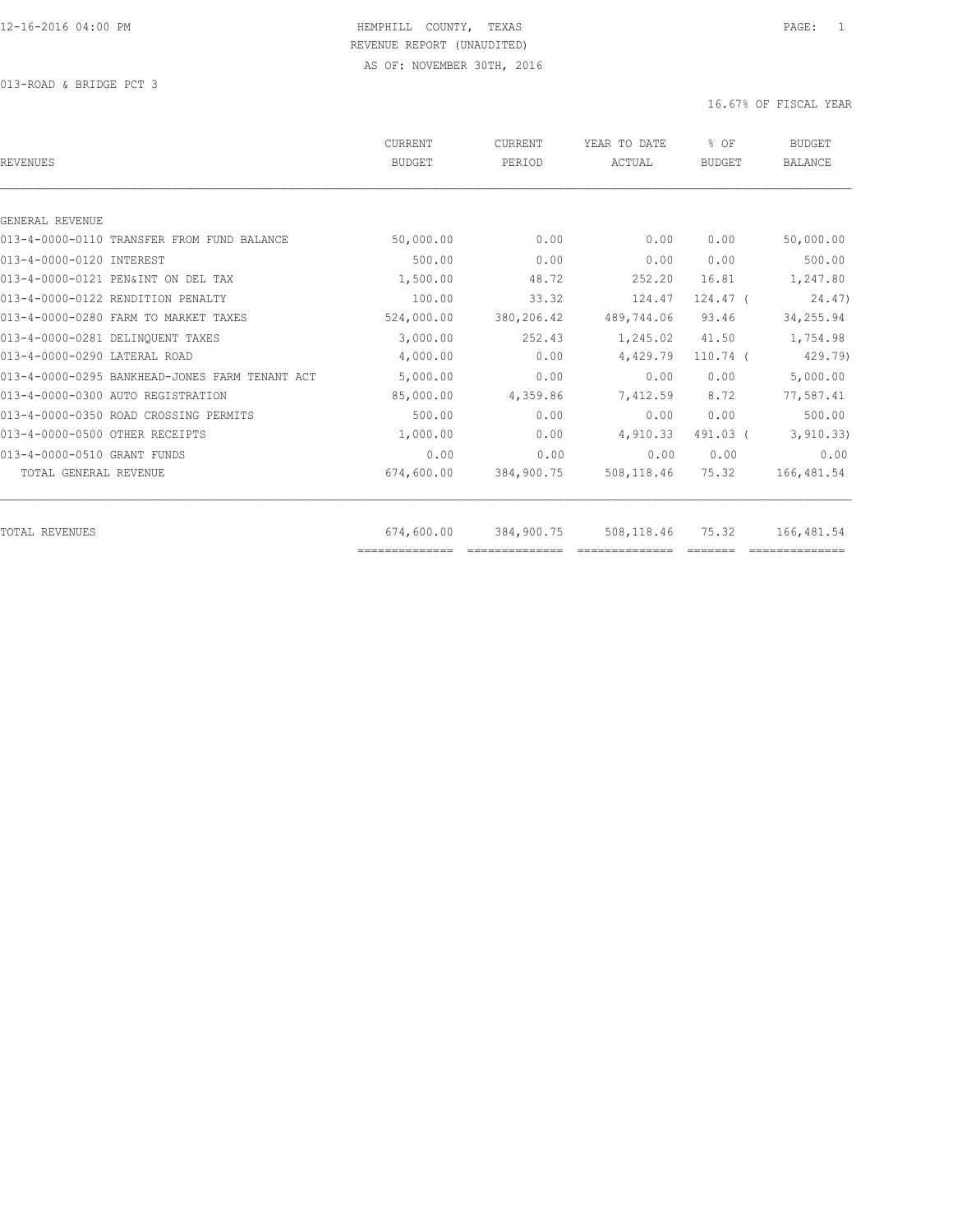014-ROAD & BRIDGE PCT 4

| 0.00<br>0.00<br>223.42<br>110.24<br>433, 773.29<br>1,102.74<br>3,923.52<br>0.00 | 0.00<br>0.00<br>14.89<br>$110.24$ (<br>93.49<br>36.76<br>78.47<br>0.00 | 50,000.00<br>500.00<br>1,276.58<br>10.24)<br>30,226.71<br>1,897.26<br>1,076.48<br>4,000.00 |
|---------------------------------------------------------------------------------|------------------------------------------------------------------------|--------------------------------------------------------------------------------------------|
|                                                                                 |                                                                        |                                                                                            |
|                                                                                 |                                                                        |                                                                                            |
|                                                                                 |                                                                        |                                                                                            |
|                                                                                 |                                                                        |                                                                                            |
|                                                                                 |                                                                        |                                                                                            |
|                                                                                 |                                                                        |                                                                                            |
|                                                                                 |                                                                        |                                                                                            |
|                                                                                 |                                                                        |                                                                                            |
|                                                                                 |                                                                        |                                                                                            |
|                                                                                 |                                                                        |                                                                                            |
| 6,565.45                                                                        | 8.75                                                                   | 68, 434.55                                                                                 |
| 0.00                                                                            | 0.00                                                                   | 0.00                                                                                       |
| 4,349.15                                                                        | $217.46$ (                                                             | 2,349.15                                                                                   |
| 11,711.78                                                                       | $0.00$ (                                                               | 11,711.78)                                                                                 |
| 0.00                                                                            | 0.00                                                                   | 0.00                                                                                       |
| 461,759.59                                                                      | 76.31                                                                  | 143,340.41                                                                                 |
|                                                                                 |                                                                        | 143,340.41                                                                                 |
|                                                                                 |                                                                        | 76.31<br>461,759.59                                                                        |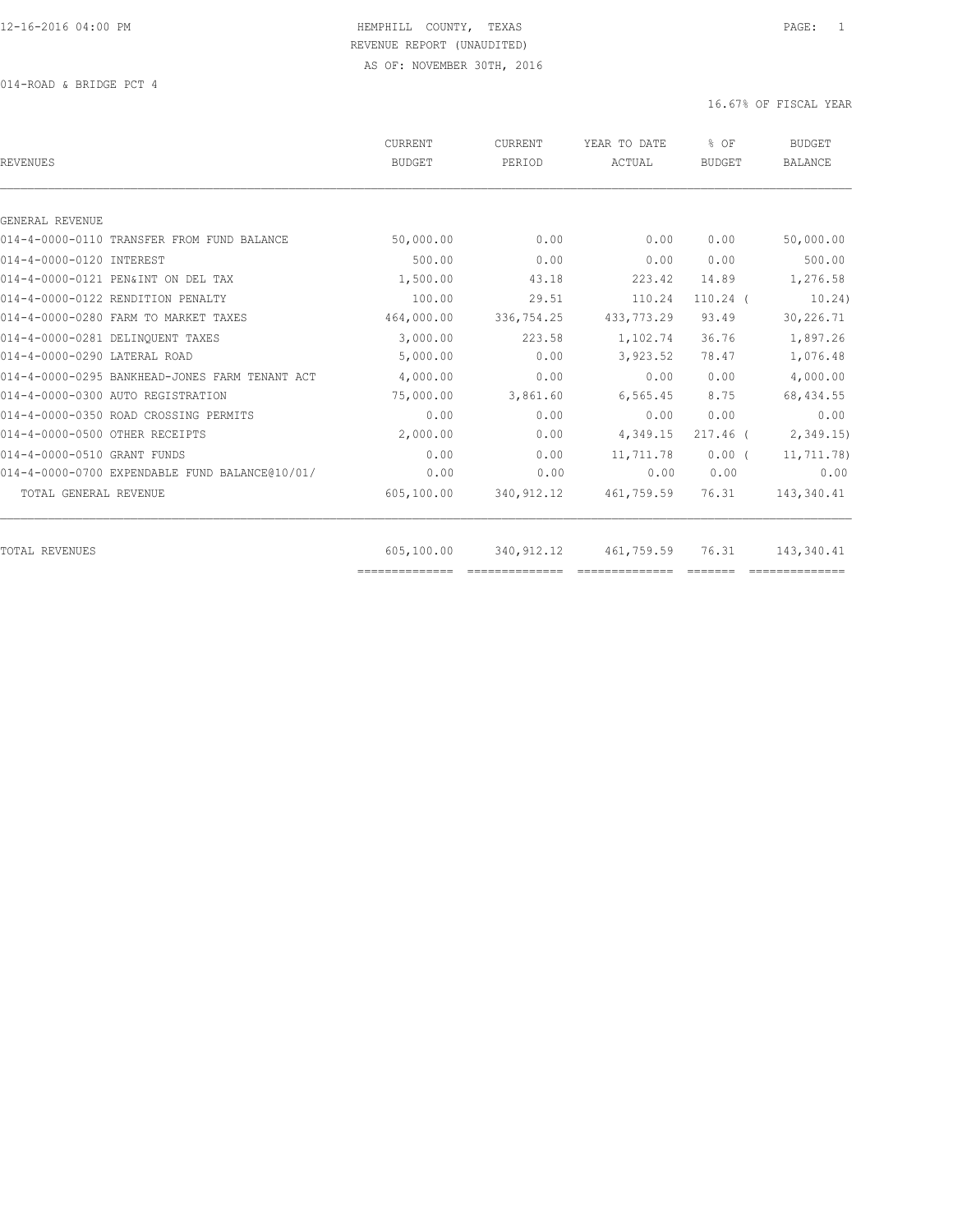#### 022-CO RECORDS PRESERVATION

| REVENUES                                       | CURRENT<br><b>BUDGET</b> | CURRENT<br>PERIOD | YEAR TO DATE<br>ACTUAL | % OF<br>BUDGET | <b>BUDGET</b><br><b>BALANCE</b> |
|------------------------------------------------|--------------------------|-------------------|------------------------|----------------|---------------------------------|
|                                                |                          |                   |                        |                |                                 |
| GENERAL REVENUE                                |                          |                   |                        |                |                                 |
| 022-4-0000-0110 TRANSFER FROM FUND BALANCE     | 80,000.00                | 0.00              | 0.00                   | 0.00           | 80,000.00                       |
| 022-4-0000-0191 COUNTY RECORDS PRESERVATION FE | 10,000.00                | 0.00              | 0.00                   | 0.00           | 10,000.00                       |
| TOTAL GENERAL REVENUE                          | 90,000.00                | 0.00              | 0.00                   | 0.00           | 90,000.00                       |
|                                                |                          |                   |                        |                |                                 |
|                                                |                          |                   |                        |                |                                 |
| TOTAL REVENUES                                 | 90,000.00                | 0.00              | 0.00                   | 0.00           | 90,000.00                       |
|                                                |                          |                   |                        |                |                                 |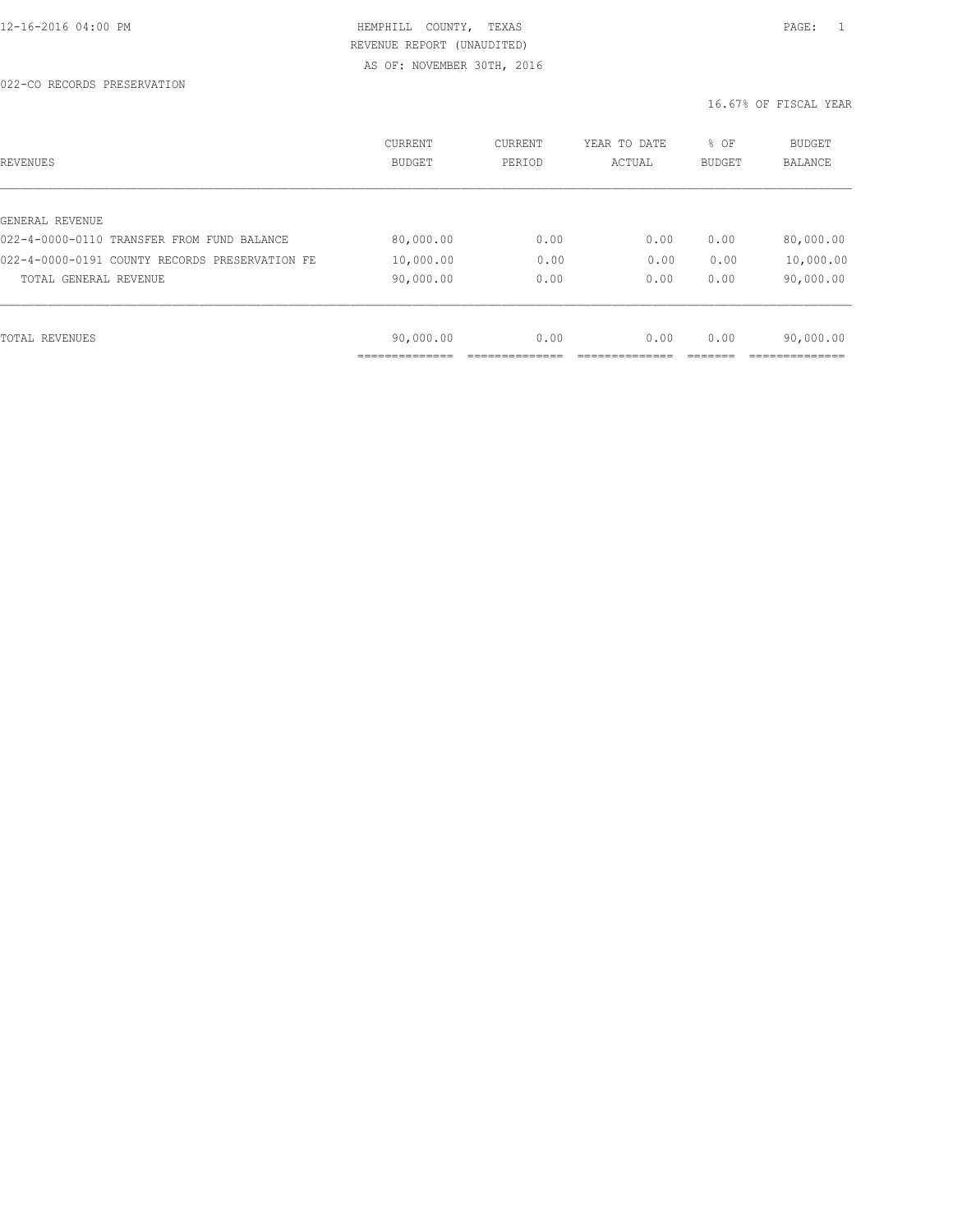| REVENUES                                      | <b>CURRENT</b><br><b>BUDGET</b> | CURRENT<br>PERIOD | YEAR TO DATE<br>ACTUAL | % OF<br>BUDGET | BUDGET<br><b>BALANCE</b> |
|-----------------------------------------------|---------------------------------|-------------------|------------------------|----------------|--------------------------|
|                                               |                                 |                   |                        |                |                          |
| GENERAL REVENUE                               |                                 |                   |                        |                |                          |
| 023-4-0000-0110 TRANSFER FROM FUND BALANCE    | 0.00                            | 0.00              | 0.00                   | 0.00           | 0.00                     |
| 023-4-0000-0191 REV-CLK'S RECORD PRESERVATION | 800.00                          | 0.00              | 0.00                   | 0.00           | 800.00                   |
| TOTAL GENERAL REVENUE                         | 800.00                          | 0.00              | 0.00                   | 0.00           | 800.00                   |
|                                               |                                 |                   |                        |                |                          |
| TOTAL REVENUES                                | 800.00                          | 0.00              | 0.00                   | 0.00           | 800.00                   |
|                                               | ----------                      |                   |                        |                |                          |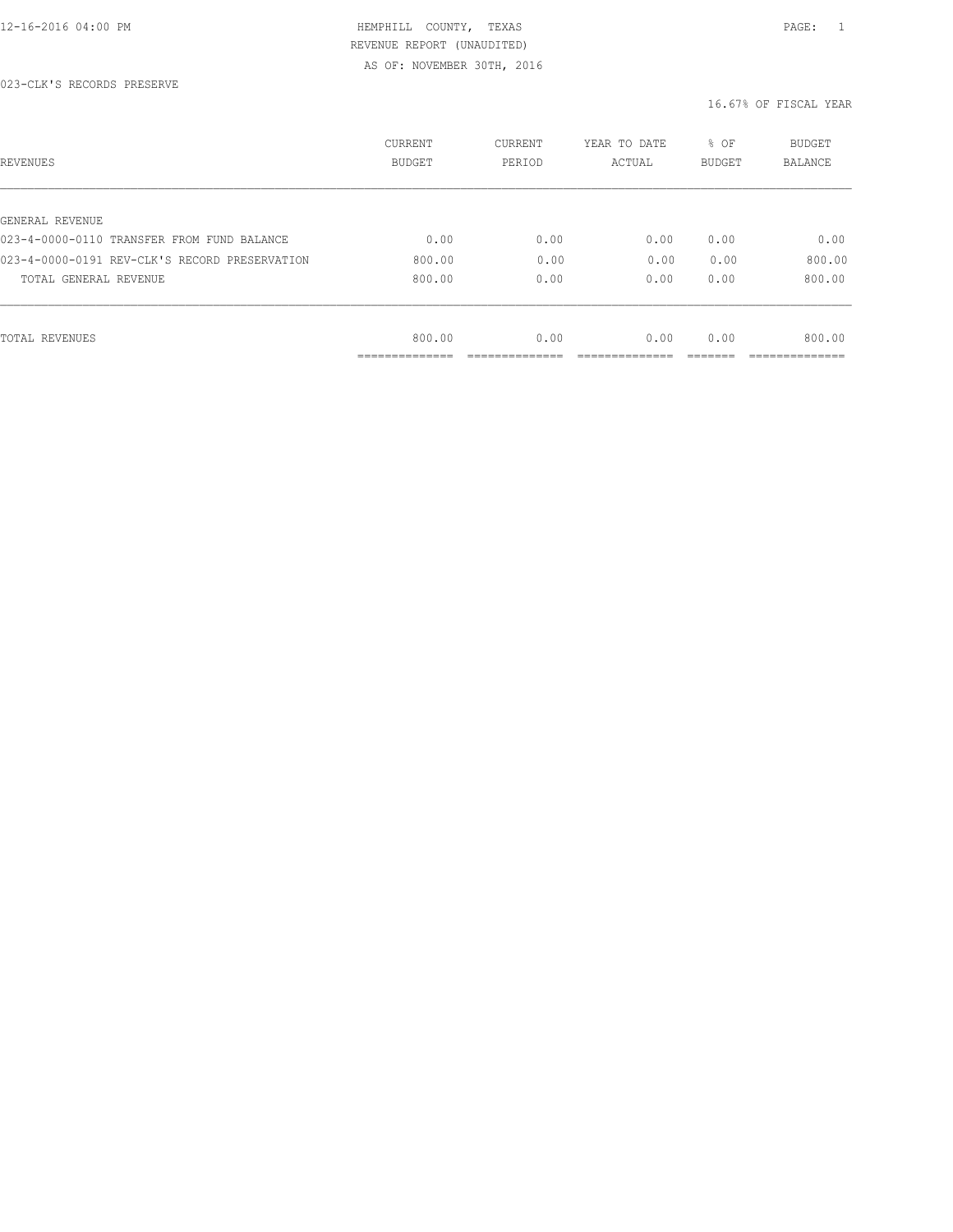024-JUSTICE COURT TECH FUND

| REVENUES                                   | <b>CURRENT</b><br><b>BUDGET</b> | CURRENT<br>PERIOD | YEAR TO DATE<br>ACTUAL | % OF<br>BUDGET | BUDGET<br><b>BALANCE</b> |
|--------------------------------------------|---------------------------------|-------------------|------------------------|----------------|--------------------------|
|                                            |                                 |                   |                        |                |                          |
| GENERAL REVENUE                            |                                 |                   |                        |                |                          |
| 024-4-0000-0110 TRANSFER FROM FUND BALANCE | 8,000.00                        | 0.00              | 0.00                   | 0.00           | 8,000.00                 |
| 024-4-0000-0191 TECH FEES/EXP              | 2,500.00                        | 160.82            | 160.82                 | 6.43           | 2,339.18                 |
| TOTAL GENERAL REVENUE                      | 10,500.00                       | 160.82            | 160.82                 | 1.53           | 10,339.18                |
|                                            |                                 |                   |                        |                |                          |
| TOTAL REVENUES                             | 10,500.00                       | 160.82            | 160.82                 | 1.53           | 10,339.18                |
|                                            | -----------                     |                   |                        |                |                          |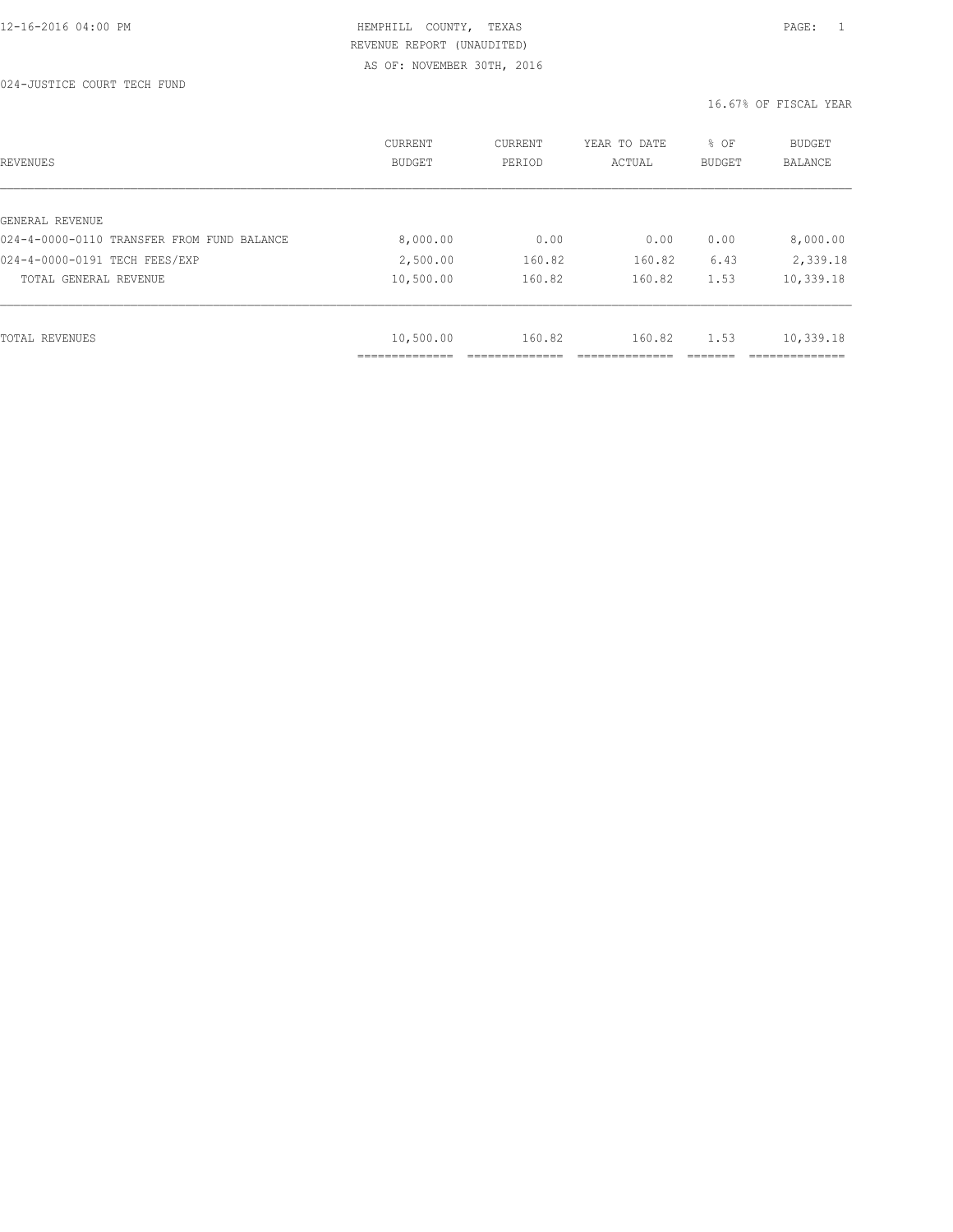#### 032-CHK COLLECTION/CO ATTY

| REVENUES                                   | <b>CURRENT</b><br><b>BUDGET</b> | CURRENT<br>PERIOD | YEAR TO DATE<br>ACTUAL | % OF<br><b>BUDGET</b> | <b>BUDGET</b><br>BALANCE |
|--------------------------------------------|---------------------------------|-------------------|------------------------|-----------------------|--------------------------|
|                                            |                                 |                   |                        |                       |                          |
| GENERAL REVENUE                            |                                 |                   |                        |                       |                          |
| 032-4-0000-0110 TRANSFER FROM FUND BALANCE | 17,000.00                       | 0.00              | 0.00                   | 0.00                  | 17,000.00                |
| 032-4-0000-0220 FEES-CHECK COLLECTION      | 150.00                          | 30.00             | 30.00                  | 20.00                 | 120.00                   |
| TOTAL GENERAL REVENUE                      | 17,150.00                       | 30.00             | 30.00                  | 0.17                  | 17,120.00                |
|                                            |                                 |                   |                        |                       |                          |
| TOTAL REVENUES                             | 17,150.00                       | 30.00             | 30.00                  | 0.17                  | 17,120.00                |
|                                            | ------------                    |                   |                        |                       | ___________              |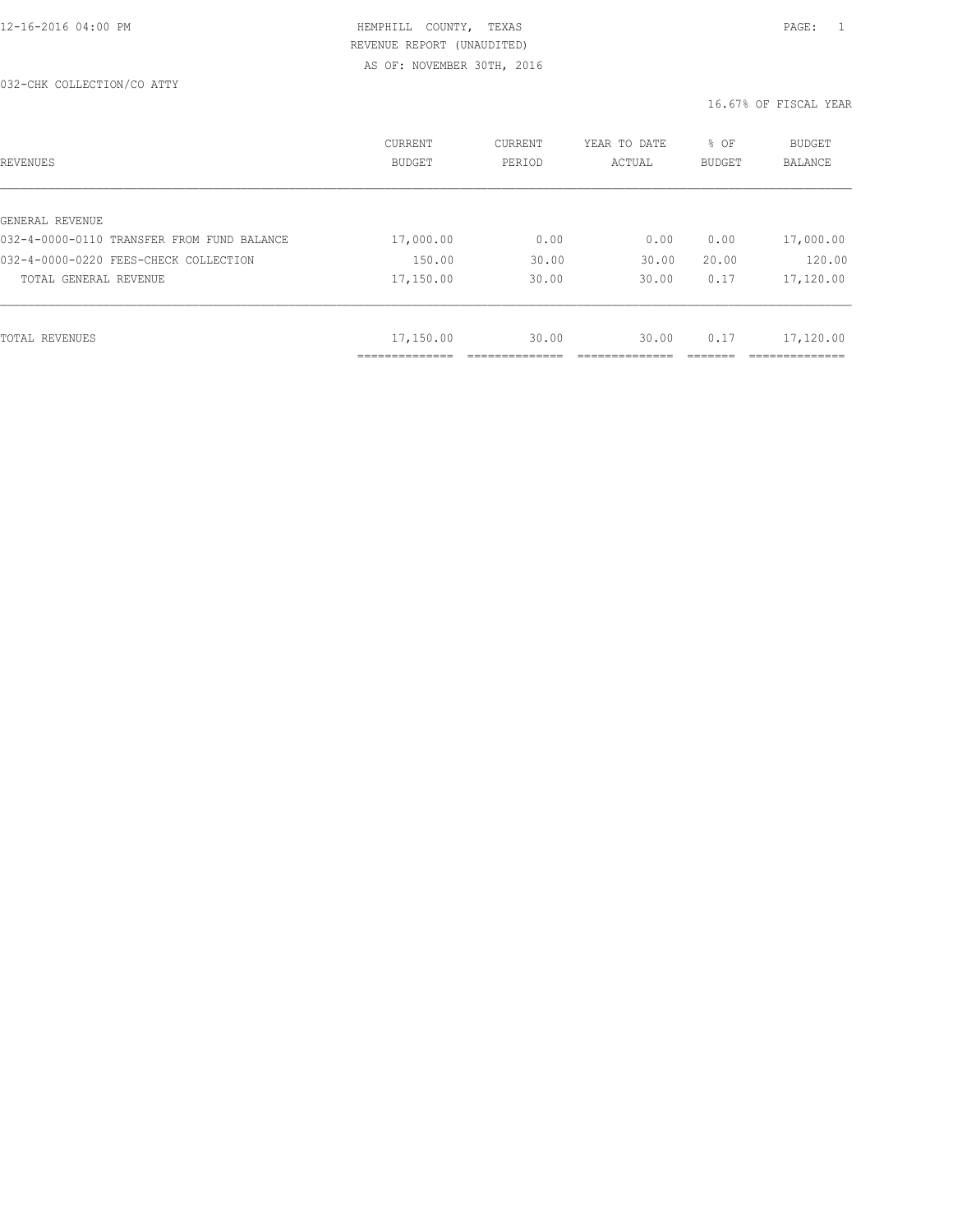036-ANNUAL LEOSE/LAW

| REVENUES                                   | <b>CURRENT</b><br><b>BUDGET</b> | CURRENT<br>PERIOD | YEAR TO DATE<br>ACTUAL | % OF<br>BUDGET | BUDGET<br><b>BALANCE</b> |
|--------------------------------------------|---------------------------------|-------------------|------------------------|----------------|--------------------------|
|                                            |                                 |                   |                        |                |                          |
| GENERAL REVENUE                            |                                 |                   |                        |                |                          |
| 036-4-0000-0110 TRANSFER FROM FUND BALANCE | 6,000.00                        | 0.00              | 0.00                   | 0.00           | 6,000.00                 |
| 036-4-0000-0440 STATE FEES                 | 2,000.00                        | 0.00              | 0.00                   | 0.00           | 2,000.00                 |
| TOTAL GENERAL REVENUE                      | 8,000.00                        | 0.00              | 0.00                   | 0.00           | 8,000.00                 |
|                                            |                                 |                   |                        |                |                          |
| TOTAL REVENUES                             | 8,000.00                        | 0.00              | 0.00                   | 0.00           | 8,000.00                 |
|                                            |                                 |                   |                        |                |                          |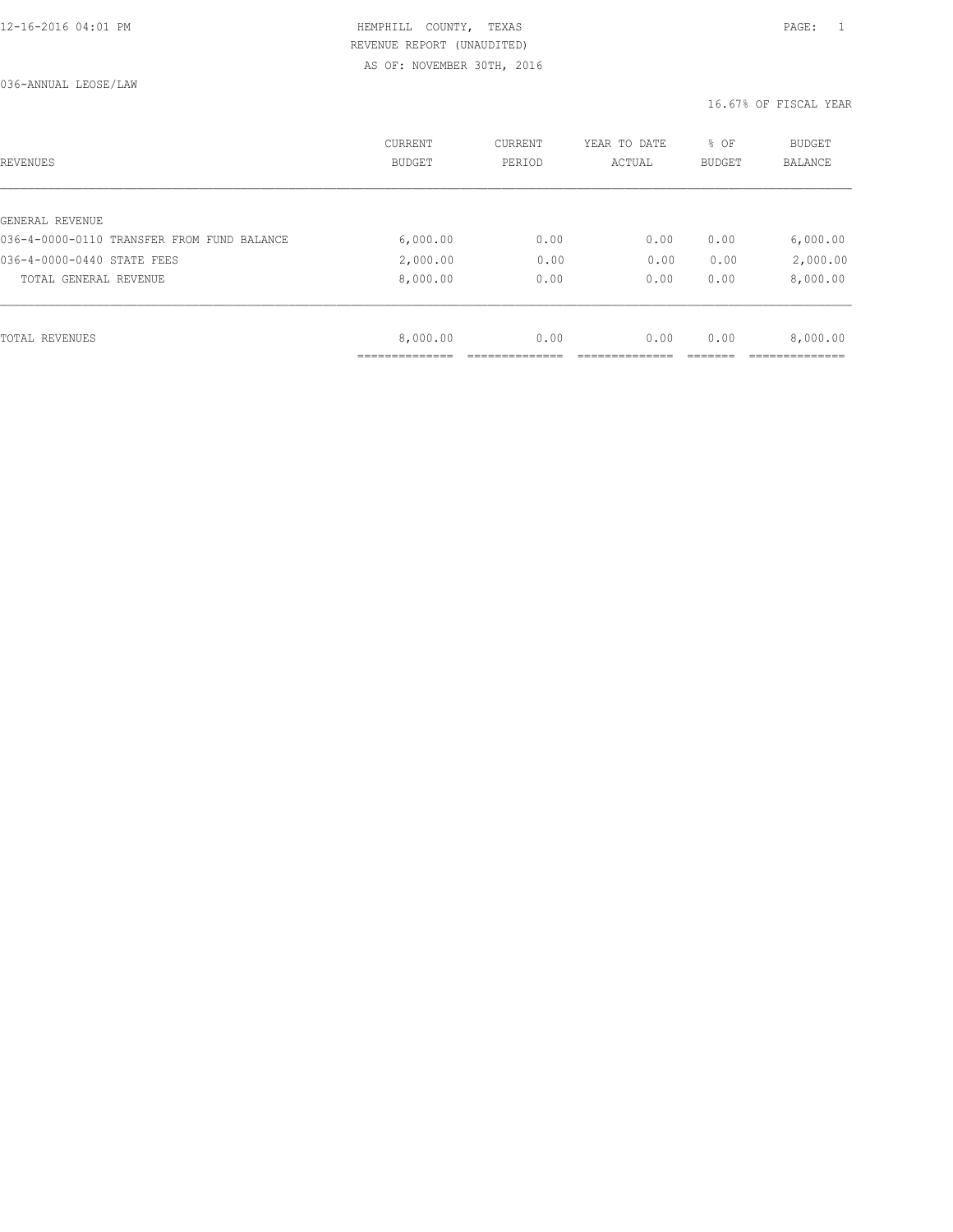046-SCAAP

| REVENUES                                   | <b>CURRENT</b><br><b>BUDGET</b> | CURRENT<br>PERIOD | YEAR TO DATE<br>ACTUAL | % OF<br><b>BUDGET</b> | <b>BUDGET</b><br>BALANCE |
|--------------------------------------------|---------------------------------|-------------------|------------------------|-----------------------|--------------------------|
|                                            |                                 |                   |                        |                       |                          |
| GENERAL REVENUE                            |                                 |                   |                        |                       |                          |
| 046-4-0000-0110 TRANSFER FROM FUND BALANCE | 65,000.00                       | 0.00              | 0.00                   | 0.00                  | 65,000.00                |
| 046-4-0000-0260 GRANT AWARD                | 6,000.00                        | 0.00              | 0.00                   | 0.00                  | 6,000.00                 |
| TOTAL GENERAL REVENUE                      | 71,000.00                       | 0.00              | 0.00                   | 0.00                  | 71,000.00                |
|                                            |                                 |                   |                        |                       |                          |
| TOTAL REVENUES                             | 71,000.00                       | 0.00              | 0.00                   | 0.00                  | 71,000.00                |
|                                            |                                 |                   |                        |                       |                          |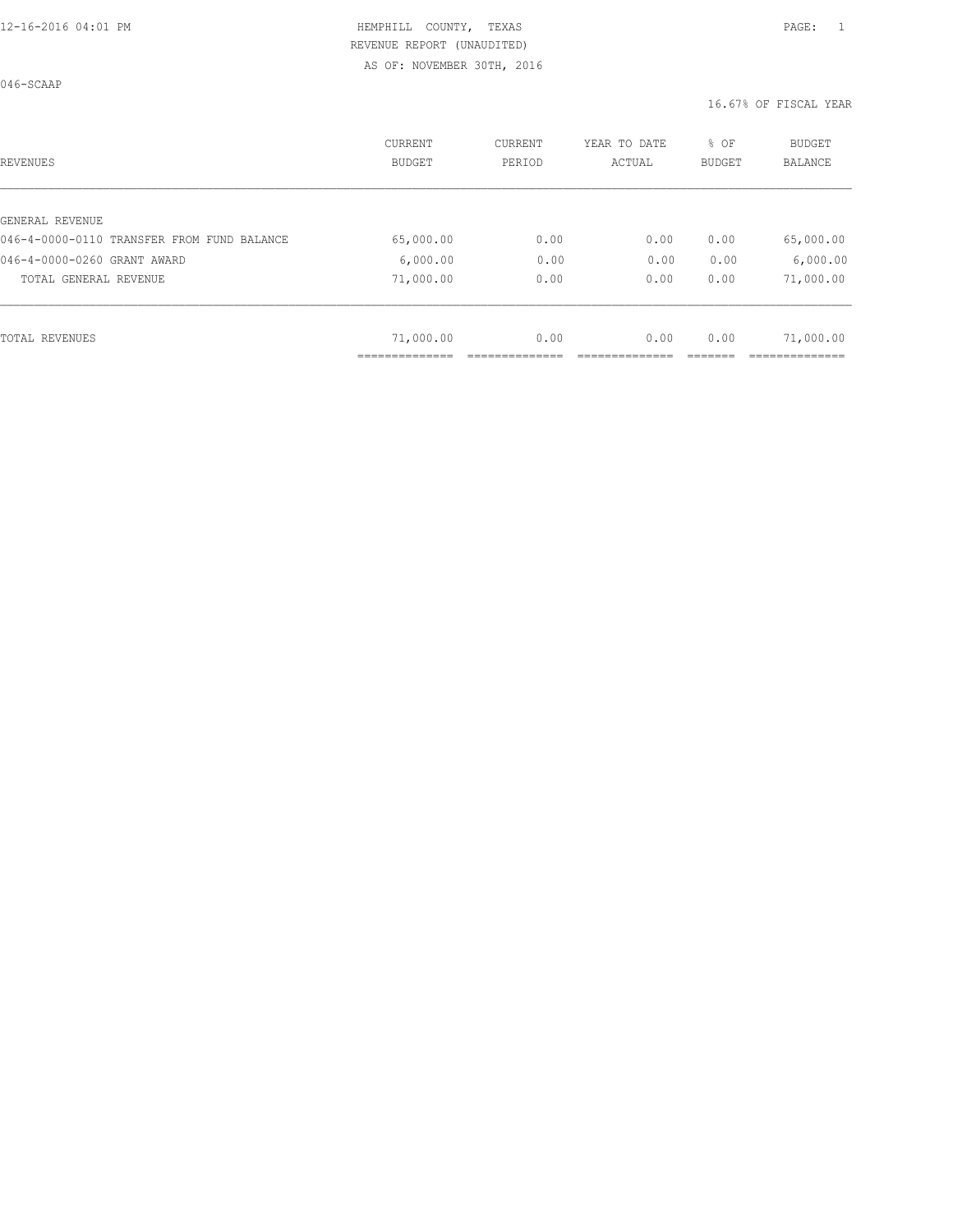047-SHERIFF COMMISSARY

| REVENUES                             | <b>CURRENT</b><br><b>BUDGET</b> | CURRENT<br>PERIOD | YEAR TO DATE<br>ACTUAL | % OF<br>BUDGET | BUDGET<br><b>BALANCE</b> |
|--------------------------------------|---------------------------------|-------------------|------------------------|----------------|--------------------------|
|                                      |                                 |                   |                        |                |                          |
| GENERAL REVENUE                      |                                 |                   |                        |                |                          |
| 047-4-0000-0401 SALES/COMMISSARY     | 0.00                            | 0.00              | 0.00                   | 0.00           | 0.00                     |
| 047-4-0000-0500 MISCELLANEOUS INCOME | 0.00                            | 0.00              | 0.00                   | 0.00           | 0.00                     |
| TOTAL GENERAL REVENUE                | 0.00                            | 0.00              | 0.00                   | 0.00           | 0.00                     |
|                                      |                                 |                   |                        |                |                          |
| TOTAL REVENUES                       | 0.00                            | 0.00              | 0.00                   | 0.00           | 0.00                     |
|                                      | __________                      |                   |                        |                |                          |